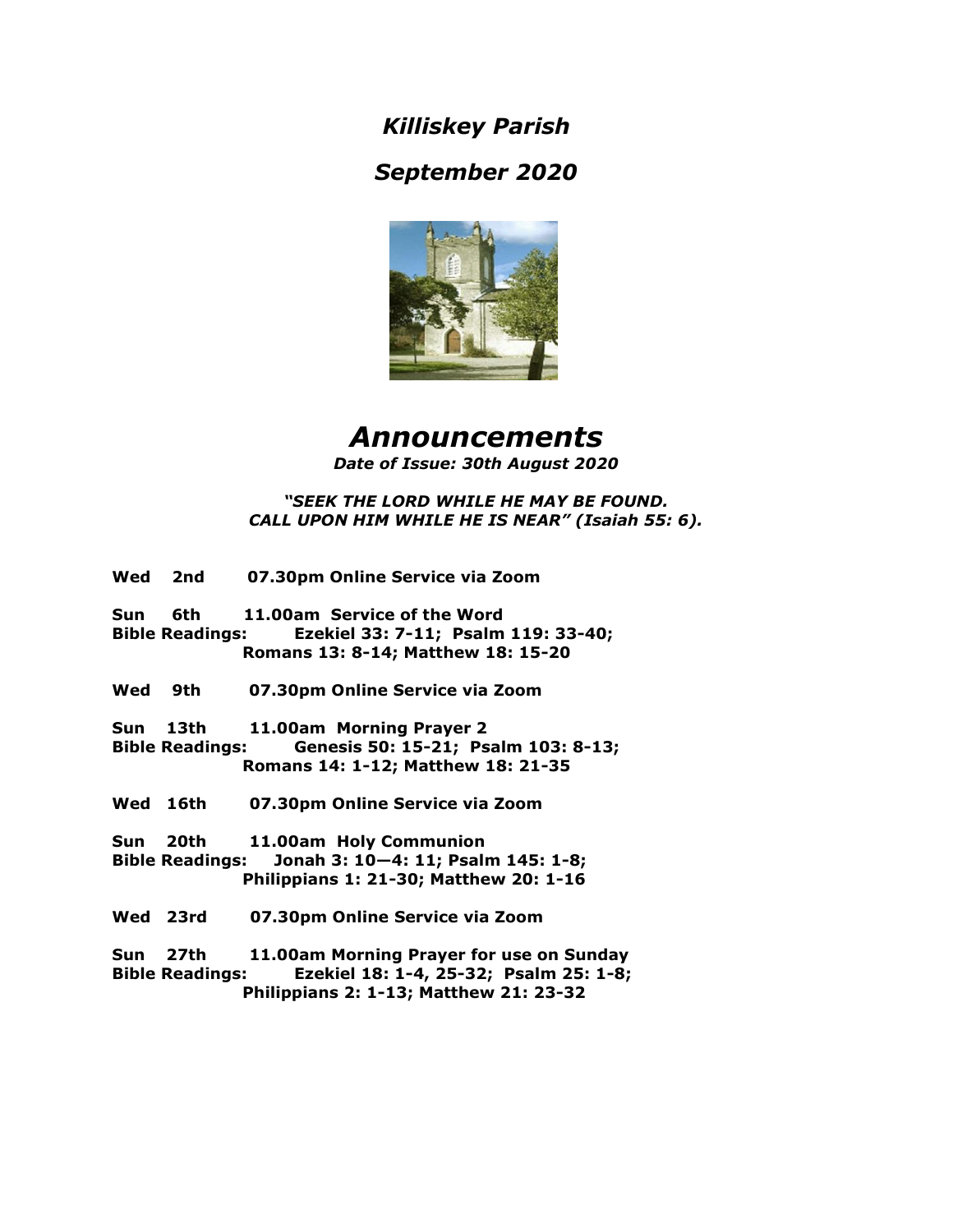#### *FINANCES*

The Parish is facing a significant drop in income levels this year due to the likely cancellation of its main fundraising event and the lack of monies from church collections. One method of assisting parish finances would be to join in the Planned Giving arrangements which are set out below.

#### *PLANNED GIVING*

Please consider renewing or beginning your financial commitment to Killiskey Parish by way of Planned Giving. By doing this you can maximise the amount of money received by the Parish and greatly assist the Parish to meet its financial commitments. Planned Giving is making a pledge to donate an amount of money regularly over the course of the year whether weekly, monthly, quarterly or by a single donation. Under the tax regulations, the Parish, as a registered charity, can obtain a tax refund from the government for recorded donations from tax payers (PAYE and Self-Assessment) who contribute a minimum of €250 in the tax year. This is the equivalent of  $\epsilon$ 4.81 per week. The parish can claim a further approx. 45% of the amount donated from the government. Cash donations on the plate, while very gratefully received, are not eligible for a tax refund. If you are contributing more than  $E$ 250 over the course of the year through this method, you might like to consider Planned Giving.

Planned Giving can be done in any one of the following ways:

\*The envelope system enables parishioners to donate regular cash amounts which can be recorded for tax refund purposes. Envelopes can be obtained from the churchwardens. \*By setting up a standing order with your bank for a minimum donation of €5 per week (or monthly or quarterly equivalent).

\*A donation or donations totalling at least €250 can be made directly to the Parish Treasurer, Scott Golden, Malvern House, The Glebe, Wicklow Town.

#### *BEIRUT COLLECTION*

On Tuesday 4th August, a massive explosion ripped through Beirut, killing 157 people, injuring 5,000, damaging 50% of the buildings and leaving 300,000 people homeless. Bishops' Appeal has launched an emergency fund to support those affected. It is has long supported Christian Aid and Tearfund partners in Beirut, in their work with vulnerable communities, not least people living with disabilities, people who are refugees, people who have or are exposed to Gender Based Violence and people in need of basic humanitarian assistance such as food and shelter. A retiring collection has been taking place on the last three Sundays of August and the proceeds will be forwarded to Bishops' Appeal.

#### *RNLI COLLECTION*

€100 was raised during August to support the work of the Royal National Lifeboat Institution (RNLI). Many thanks to those who contributed.

# *HARVEST SERVICE*

The Parish Harvest Service will take place at 11am on 4th October. The speaker will be the Newpark School Chaplain, the Revd Suzanne Harris.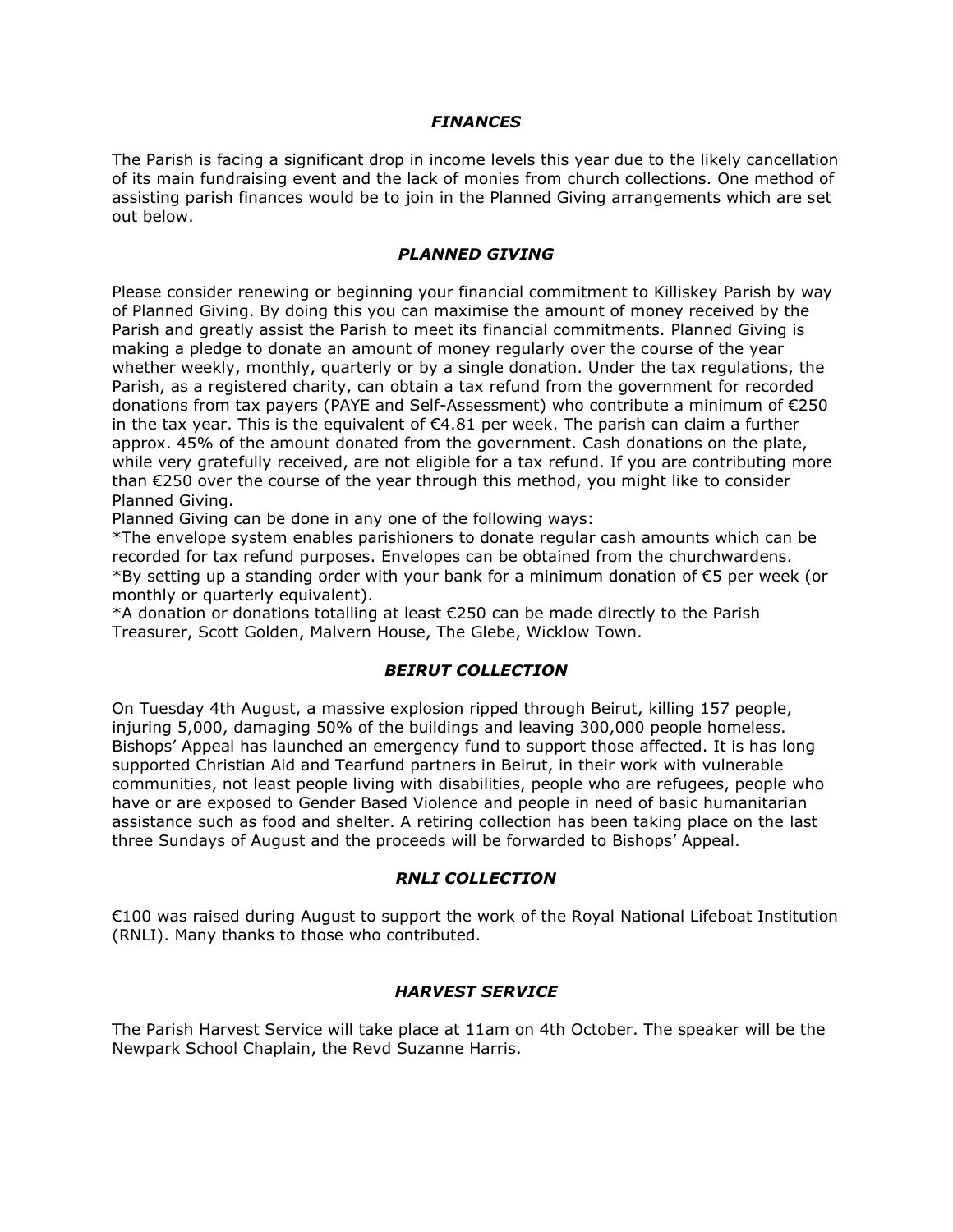# *"ONE SWALLOW DOES NOT A SUMMER MAKE"*

Shakespeare popularised Aristotle's expression "One swallow does not a summer make" (although even this probably pre-dates him in a poem by Aesop three centuries earlier): an early sighting of a spring swallow does not mean that summer weather has arrived, as bitter northerly winds can plunge us back to winter temperatures. Cold, wet springs delay the onset of breeding, as flying insects are not available.

Swallow, swift and martin numbers have reduced dramatically over the past few decades, due to declining populations of insects. Agricultural intensification has resulted in more insecticides being used and less field margins and wild areas. Gentrification of urban areas reduces wildflowers still further. There is then less food for insects and thus less food for swallows, martins and swifts.

Good numbers still do occur in places, e.g. near horses (dung provides food for insects, provides food for birds). We can all help though – sow a patch of wildflower meadow and you will be rewarded with a riot of colour and a lovely humming of bees, hoverflies and a host of other insect species. Short cut lawns have their place, but leaving some areas uncut reaps dividends for wildlife. Aristotle and Aesop would be saddened by the paucity of swallows today.

#### *ROTAS*

We need more help with cleaning and arranging flowers for the church and with sanitising the church at the end of services. We are very grateful to those who help the church in these ways but would like to spread these tasks more widely. Rotas are posted on the church notice board

# *CORONAVIRUS CASUALTIES*

Sadly a range of events which would normally take place in September cannot occur this year due to coronavirus: Re-commencement of Unity Gospel Choir practices Animal blessing service Hospice Coffee Morning Fundraiser Sunday Afternoon Children's Service Culture Night at Nun's Cross Table tennis Saturday Morning Bible Studies Wicklow Parish BBQ Camino de Glendalough

# *THE HUB*

The Hub is now open six days a week. If you have not frequented it recently, why not make a visit? It has many new and good as new items for sale.